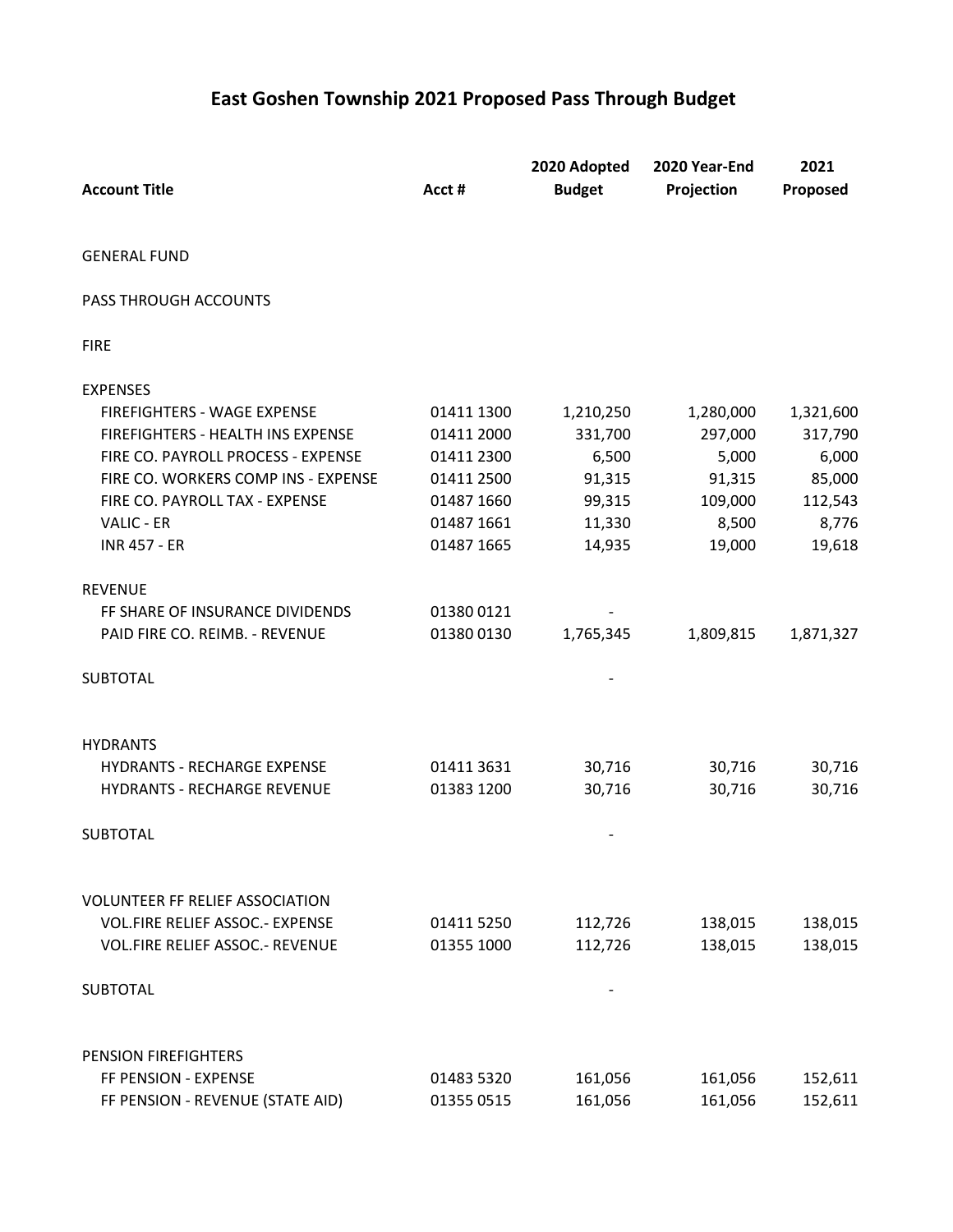SUBTOTAL And the state of the state of the state of the state of the state of the state of the state of the state of the state of the state of the state of the state of the state of the state of the state of the state of t

| <b>FIREFIGHTERS FUEL CHARGES</b>  |            |           |           |           |
|-----------------------------------|------------|-----------|-----------|-----------|
| FIRE COMPANY FUEL - EXPENSE       | 01411 1320 | 26,000    | 20,000    | 23,000    |
| FIRE COMPANY FUEL - REVENUE       | 01380 0129 | 26,000    | 20,000    | 23,000    |
| <b>SUBTOTAL</b>                   |            |           |           |           |
| POLICE PENSION OFFICE STAFF       |            |           |           |           |
| <b>EXPENSES</b>                   |            |           |           |           |
| POLICE PENSION OFFICE - EXPENSE   | 01483 5330 | 11,057    | 11,057    | 13,088    |
| WEGO POLICE PENSION PLAN EXPENSE  | 01410 5250 |           |           |           |
| <b>REVENUES</b>                   |            |           |           |           |
| POLICE PENSION OFFICE - REVENUE   | 013800140  |           |           |           |
| POLICE PENSION OFFICE - STATE AID | 01355 0520 | 11,057    | 11,057    | 13,088    |
| WEGO POLICE PENSION PLAN REVENUE  | 01355 0525 |           |           |           |
| <b>SUBTOTAL</b>                   |            |           |           |           |
| <b>TOTAL REVENUES</b>             |            | 2,106,900 | 2,170,659 | 2,228,757 |
| <b>TOTAL EXPENSES</b>             |            | 2,106,900 | 2,170,659 | 2,228,757 |
|                                   |            |           |           |           |

NET RESULTS And the state of the state of the state of the state of the state of the state of the state of the